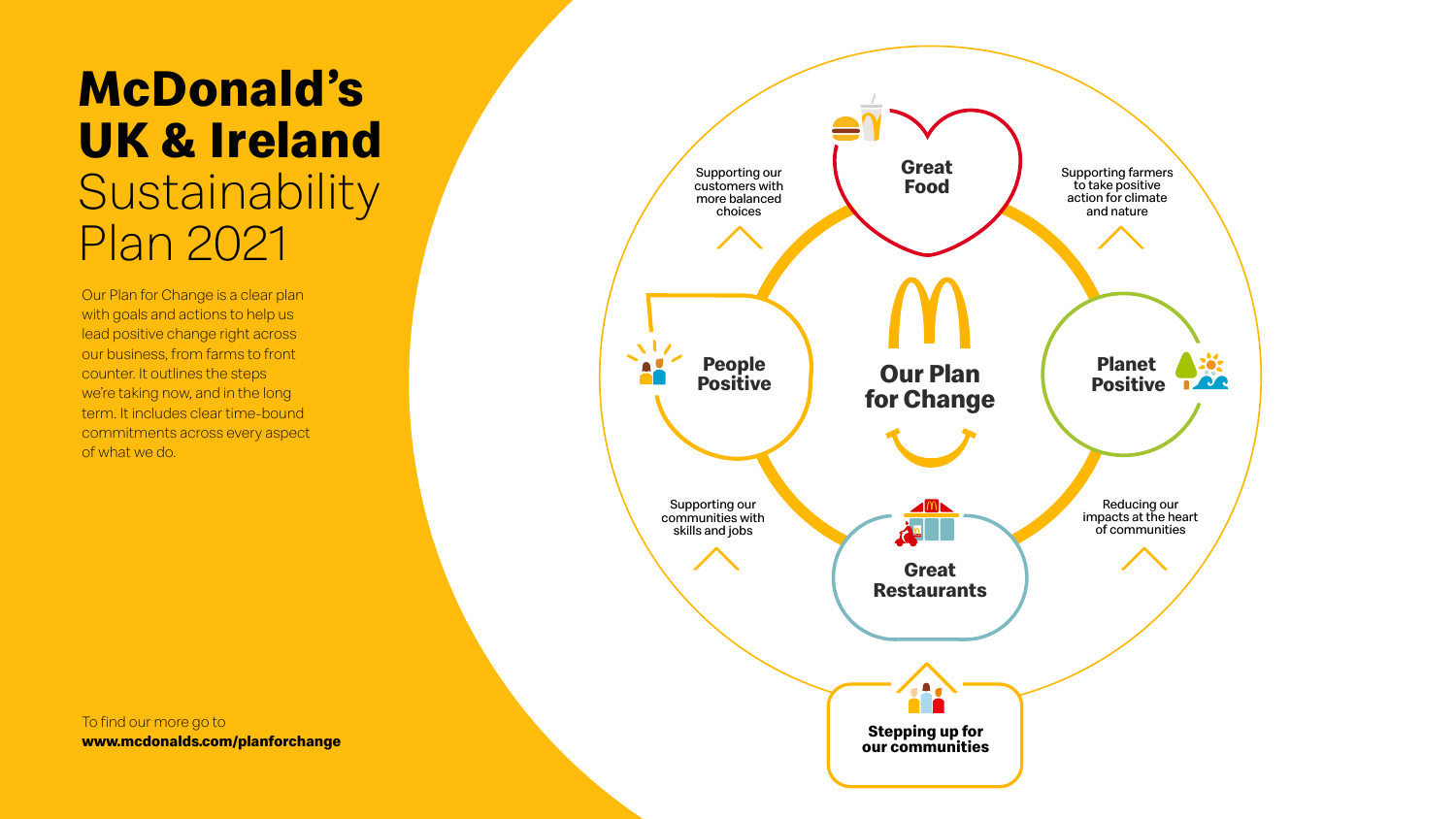# **Our Plan for Change**

#### **How we'll achieve it**

We're challenging ourselves to lead change across four key areas: Planet, People, Restaurants and Food. That means achieving net zero and protecting and restoring nature. Championing great people, whatever their background. And sourcing quality, sustainable ingredients that provide more balanced and tastier options. All served in restaurants that are built for the future and make waste a thing of the past.

We've set out goals in each of our focus areas to help guide our actions. We will measure and share our progress against these because we know how important it is for us to deliver and to be clear on how we are doing – as every change we make, adds up to a lot.

**The Plan**

**for Change**

#### **Delivering more choice**

We will lead by helping customers make more balanced choices that don't compromise on taste, convenience or price.

#### **Sustainable sourcing**

We will source high quality ingredients produced by progressive farmers to leading animal welfare and environmental standards.

#### **Opening doors to jobs**

We believe in great food that's made from quality, sustainably sourced ingredients, offering balanced options the whole family can enjoy.

We will help our communities gain new skills and open doors through training, work experience and equal employment opportunities.

#### **Inclusive and diverse**

From our senior leaders to our restaurant teams, we will reflect the diverse communities we are part of and stand up for individuality and equality.

#### **Net zero standard restaurants**

We will transition all our restaurants to a net zero emissions standard from construction to use.

### **Closing the loop on waste**

We will create a circular system where our packaging and waste has a second life.

**Climate positive**

We will aim to reach net zero emissions by 2040 across our entire business and value chain to have a positive impact on climate.

#### **Nature positive**

We will lead the way in championing sustainable practices and harnessing innovation, to protect forests and promote soil health, biodiversity and water management to have a positive impact on nature.

### **Great Food**

#### **Great Restaurants**

We believe great food deserves to be served in great restaurants which are sustainable for the future – net zero and closing the loop on waste.

### **People Positive**

We believe in being people positive – championing great people, whatever their background – and helping to open doors to skills, jobs and opportunities.

#### **Planet Positive**

We believe in making a positive difference to the planet, reaching net zero and being nature positive by protecting and restoring nature.



**<sup>2</sup> McDonald's UK & Ireland** Sustainability Plan 2021





To find our more go to **<www.mcdonalds.com/planforchange>**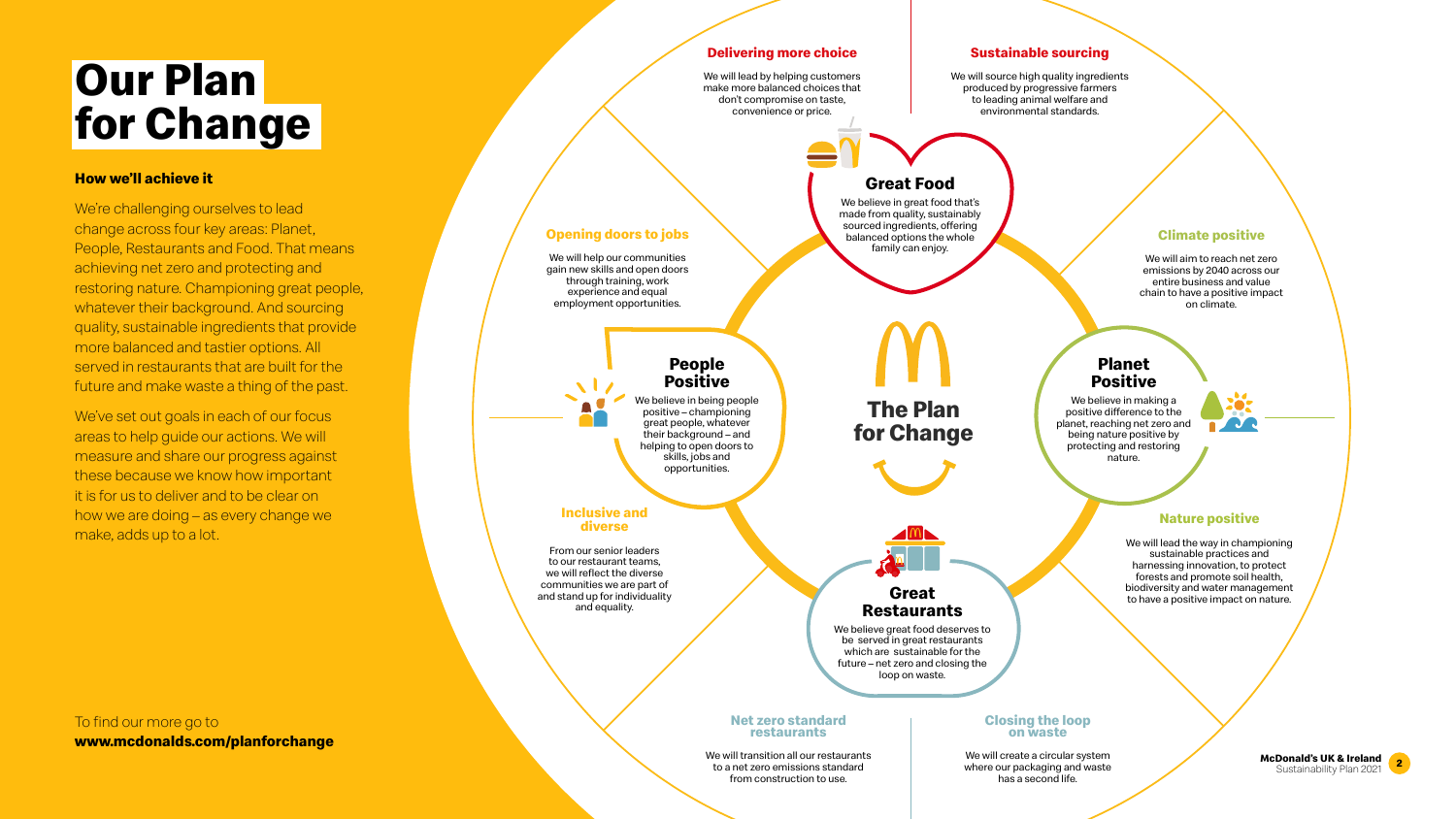## **Climate positive**

### **Our commitment**

We will aim to reach net zero emissions by 2040 across our entire business and value chain to have a positive impact on climate.

#### **Our goals**

Achieve net zero emissions for all our restaurants

**By 2030** and offices.

### **By 2040**

We will lead the way in championing sustainable practices and harnessing innovation, to protect forests and promote soil health, biodiversity and water management to have a positive impact on nature.

Achieve net zero emissions for our entire business and value chain, working with our suppliers and franchisees to have a positive impact on climate.

### **Nature positive**

#### **Our commitment**

#### **Our goals**

#### **By 2023**

Launch our nature positive programme to scale innovative nature-based solutions.

#### **By 2025**

Have regenerative agriculture initiatives in each of our priority supply chains to promote soil health, water management and biodiversity.

#### **By the end of 2025**

Soy used in our ingredients and in the animal feed in our supply chain will be deforestation free.\*

#### **By 2030**

The global McDonald's business will have eliminated deforestation from our supply chains.

 \* Product scope includes soy sourced for feed of livestock used in McDonald's products e.g. chicken and beef. It also includes soy used directly as an ingredient, e.g. soy lecithin, in McDonald's products.





We believe in making a positive difference to the planet, reaching net zero and being nature positive by protecting and restoring nature.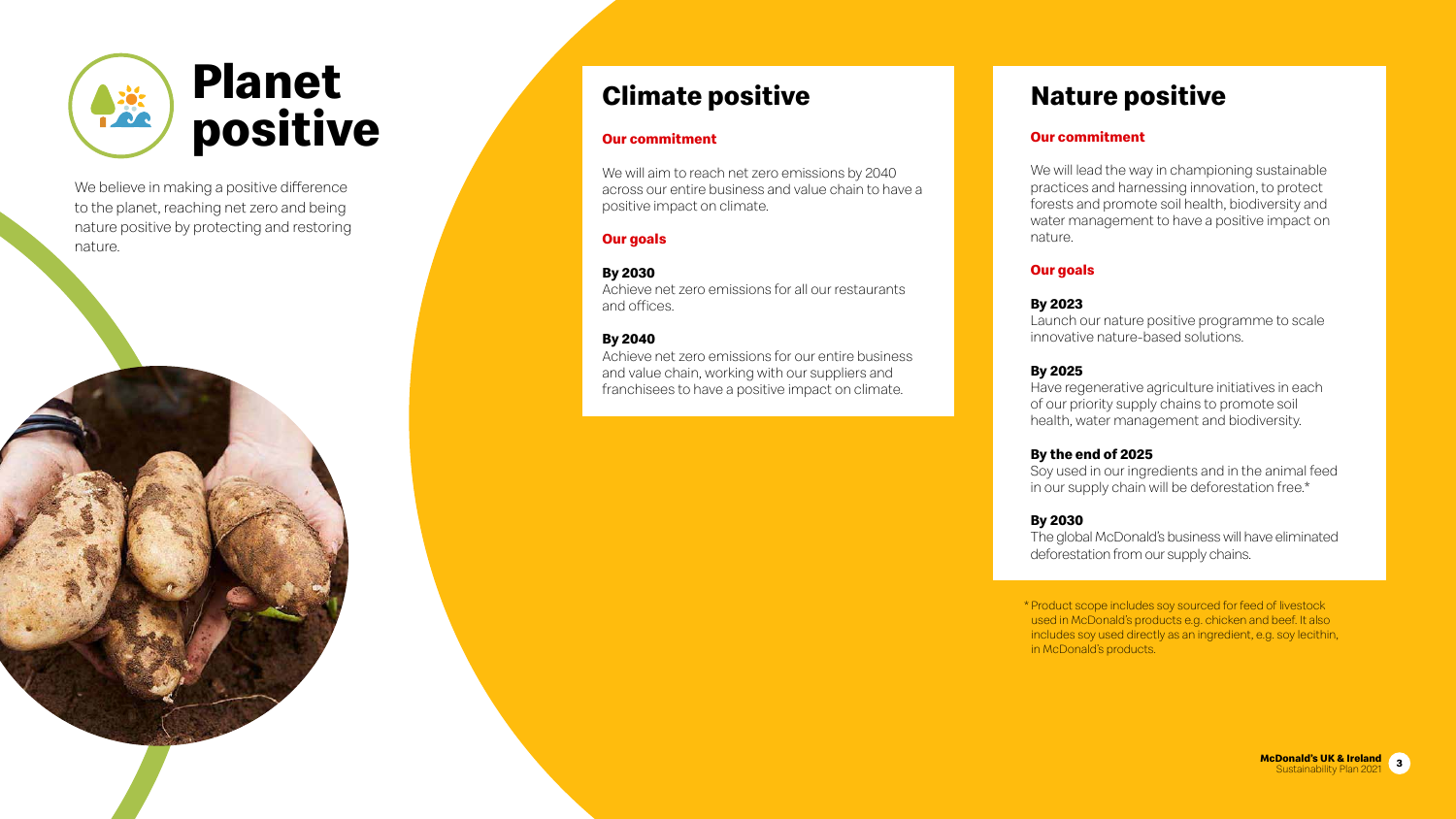### **Sustainable sourcing**

#### **Our commitment**

We will source quality ingredients produced by progressive farmers to leading animal welfare and environmental standards.

#### **Our goals**

#### **By 2023**

Develop a Plan for Change Scorecard in collaboration with independent experts, to expand and embed ethical and sustainability criteria in our sourcing decisions.

#### **By 2025**

Support resilient livelihoods and sustainable outcomes through McDonald's Farm Forward, benefiting over 23,000 British and Irish Farmers. We will lead by helping customers make more balanced choices that don't compromise on taste, convenience or price.

Engage 10 million families, and connect them to farming, nature and the future of sustainable food.

#### **By 2030**

Have kick-started over 100 careers in food and farming for young people from diverse backgrounds through our McDonald's Young Talent programme.

### **Delivering more choice**

#### **Our commitment**

#### **Our goals**

#### **From 2021**

Conduct ongoing positive behaviour change research and implement findings across our order channels to inspire our customers to make more balanced choices.

#### **By 2022**

Launch the McDonald's Nutrition Innovation Council, to create recipe reformulations and innovations that support more balanced options that taste delicious.

Develop nutrition criteria in line with recognised guidelines, working with advice from the British Nutrition Foundation, to better define the choices we offer on our menu.

#### **By 2023**

Help customers to navigate our menu by refreshing our menu signposting and nutrition labelling.

#### **By 2025**

Have a market leading vegan plant-based food and drinks offering.

#### **By 2026**

A minimum of 50% of our products available across the total of our restaurants, excluding promo products, will meet our nutrition criteria.





We believe in great food that's made from quality, sustainably sourced ingredients, offering balanced options the whole family can enjoy.

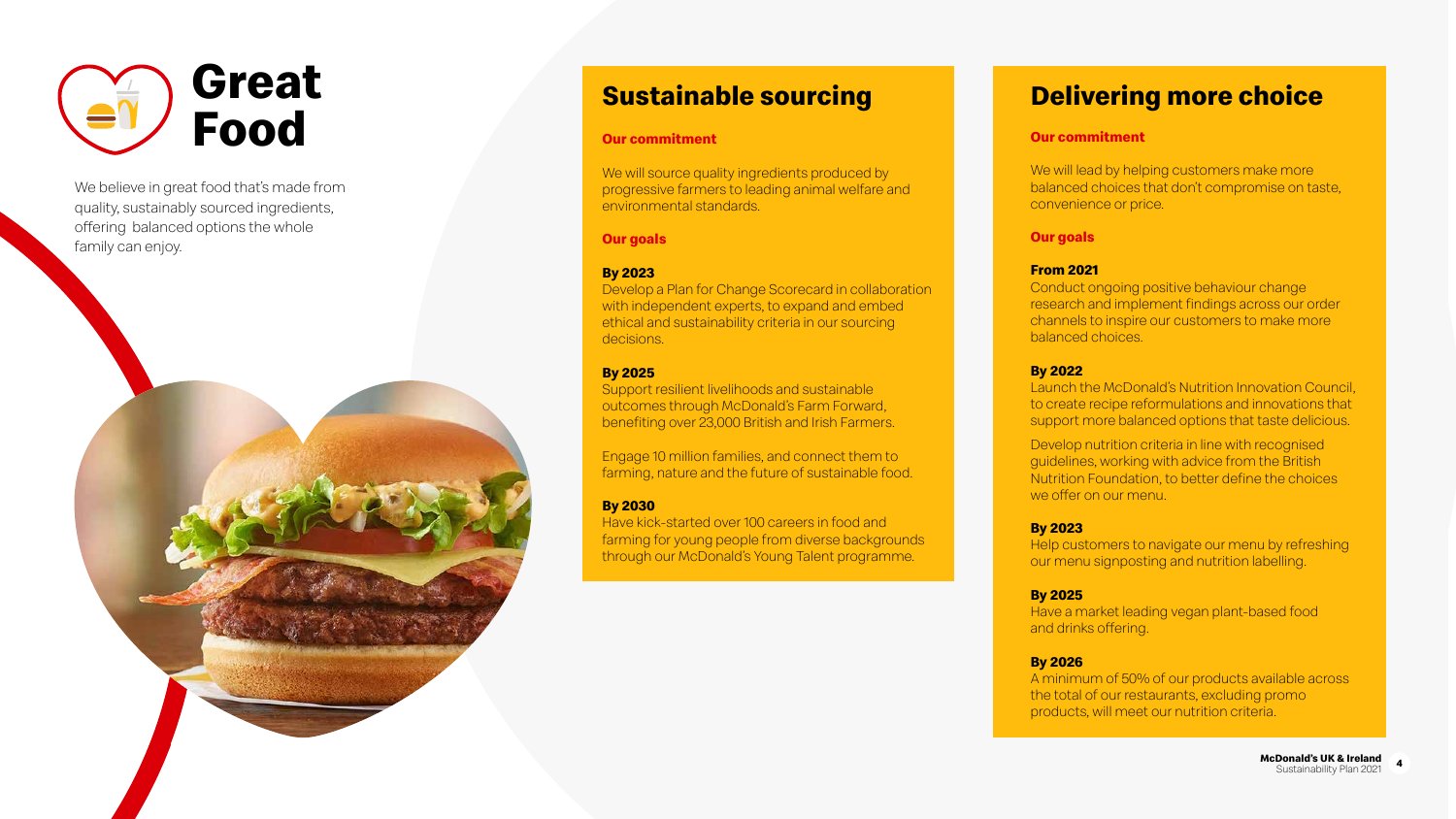### **Net zero standard restaurants**

#### **Our commitment**

We will aim to transition all our restaurants to a UK industry net zero emissions standard from construction to use.

#### **Our goals**

#### **By 2022**

Launch our first UK industry net zero emissions standard restaurant and create a blueprint for freehold new builds.

#### **By 2023**

Furniture in new and refurbished restaurants will be made with recycled or certified materials and designed to be recycled or reused at end of life.

## **By 2030**

Achieve net zero emissions for all our restaurants

and offices.

### **Closing the loop on waste**

#### **Our commitment**

We will create a circular system where our packaging and waste has a second life.

#### **Our goals**

#### **By 2024**

Our customer packaging will be made from renewable, recycled or certified sources and designed to be recyclable or compostable.

#### **By 2027**

Give the waste collected from our restaurants a second life by recycling, reusing or composting.

#### **By 2030**

Reduce the amount of material used across packaging in customer and kitchen areas in the McDonald's system by 20% versus 2020.



We believe great food deserves to be served in great restaurants which are sustainable for the future – net zero and closing the loop on waste.



### **Great Restaurants**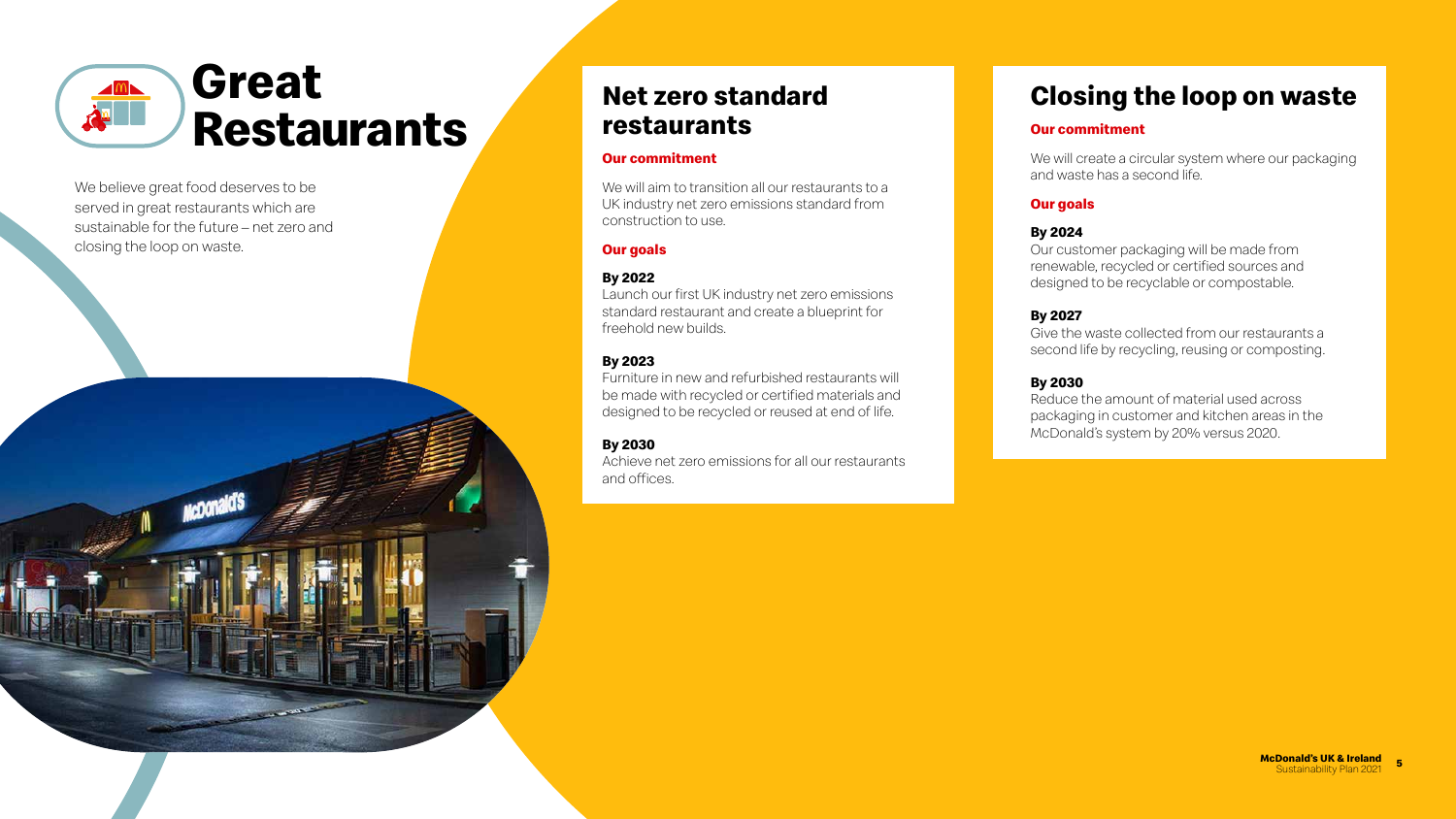## **Opening doors to jobs**

#### **Our commitment**

We will help our communities gain new skills and open doors through training, work experience and equal employment opportunities.

**Our goals**

**By 2024**

Have a youth worker in every restaurant.

**By 2025**

Have supported 3,000 apprentices.

Help one million people gain new skills and open

**By 2030** doors to jobs.

We will work with our supplier partners and franchisees to advance social inclusion through a Mutual DE&I Commitment.

### **Inclusive and diverse**

#### **Our commitment**

From our senior leaders to our restaurant teams, we will reflect the diverse communities we are part of and stand up for individuality and equality.

#### **Our goals**

#### **By 2024**

We believe in being people positive championing great people, whatever their background – and helping to open doors to skills, jobs and opportunities.



#### **By 2025**

40% of participants in our new corporate placement and internship programme for our restaurant employees will be from underrepresented groups.

#### **By 2030**

Reach and maintain gender balance within our senior leadership roles.

Ensure 40% of all senior leadership roles are held by people from underrepresented groups.





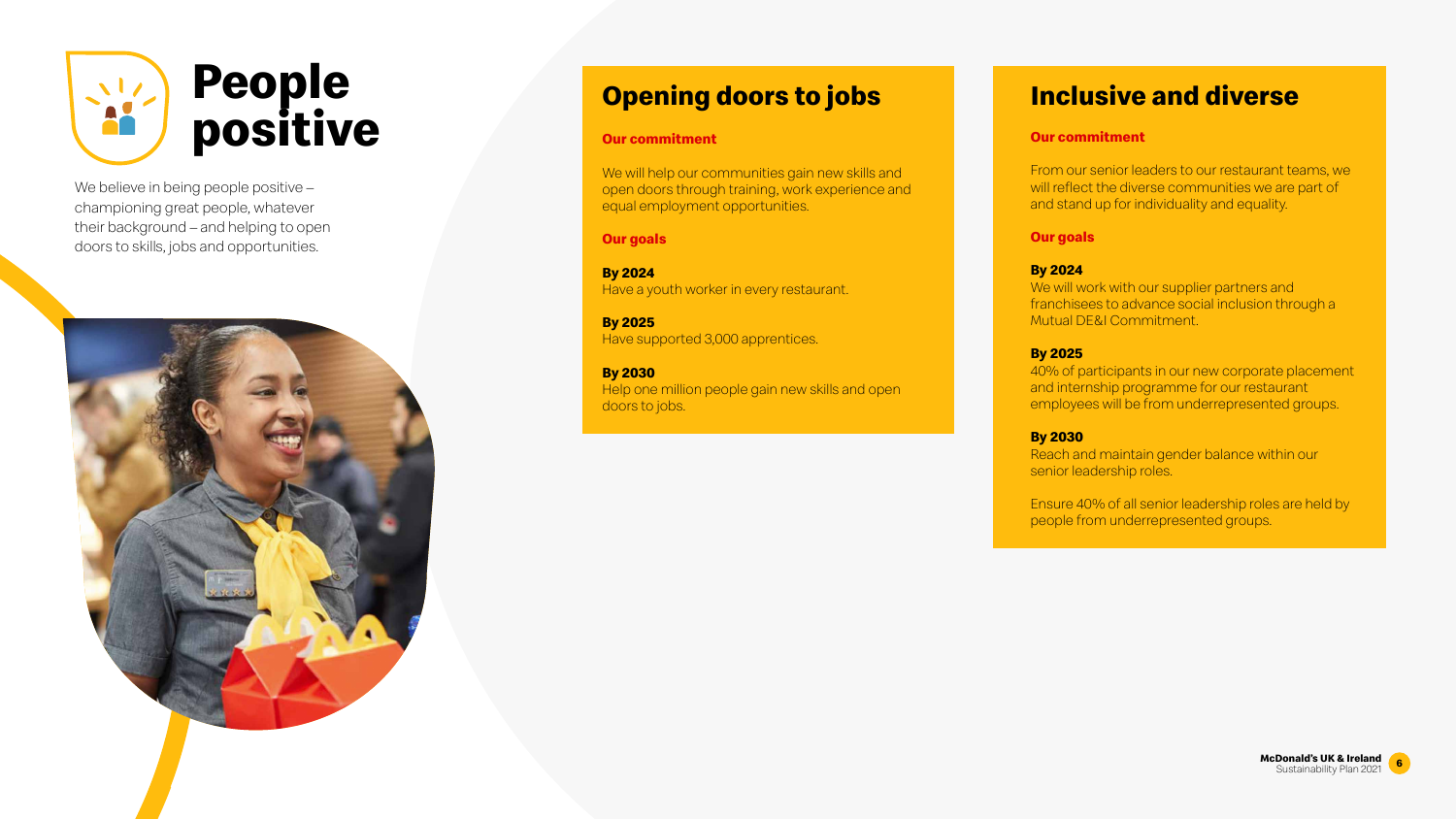### **Climate net zero goals and definitions**

Globally, McDonald's Corporation is committed to reaching net zero emissions by 2050 by joining the Science-Based Target initiative (SBTi) Business Ambition for 1.5°C and the UN Race to Net Zero. McDonald's UK & Ireland plans to align its market strategy with this approach, moving faster where we can.

McDonald's UK & Ireland becoming net zero emissions by 2040 will involve significantly reducing its greenhouse gas (GHG) emissions in alignment with a 1.5°C climate scenario pathway and neutralising all residual emissions with high quality carbon removal projects.

We also recognise that the Science-Based Target initiative (SBTi) net zero criteria will only apply for "full companies" and not for "part-of companies e.g. restaurants and operations", and we will aim to adhere to the spirit of SBTi net zero criteria when applying these to McDonald's UK & Ireland activities.

All details will be further defined and reported on once the final SBTi net zero criteria become available at the end of 2021.

#### **Our UK and Ireland net zero goals and definitions:**

#### **Our goal: By 2030, we will achieve net zero emissions for all of our restaurants and offices**

Our definition: This significant decarbonisation of the emissions from all of our restaurants and offices (both franchised and company-owned) will be in line with the SBTi net zero criteria and a 1.5°C climate scenario pathway. This is an interim target towards becoming net zero across our entire business by 2040.

#### **Our goal: By 2040, we will achieve net zero emissions for our entire business and value chain and work with our suppliers and franchisees to have a positive impact on climate.**

Our definition: This includes our restaurants, operations and value chain (GHG Protocol Scopes 1,2,3) in alignment with the SBTi net zero criteria and a 1.5°C climate scenario pathway.

#### **Our restaurants and offices net zero goals and definitions:**

Until the SBTi has developed criteria that can be used as guidance for our business incorporating our restaurants and offices, we will continue to use the UKGBC Net Zero Carbon Buildings Framework.

The UKGBC framework sets out definitions and principles around two approaches to net zero carbon, which are of equal importance:

1.1 Net zero carbon – construction is defined as:

"When the amount of carbon emissions associated with a building's product and construction stages up to practical completion is zero or negative, through the use of offsets or the net export of on-site renewable energy."

1.2 Net zero carbon – operational energy is defined as:

"When the amount of carbon emissions associated with the building's operational energy on an annual basis is zero or negative.

A net zero carbon building is highly energy efficient and powered from onsite and/or off-site renewable energy sources, with any remaining carbon balance offset.''

#### **Our goal: From 2022 we will launch our first UK industry net zero emissions standard restaurant and create a blueprint for freehold new builds.**

Our definition: We will aim to use the UKGBC Net Zero Carbon Buildings Framework definition of 'net zero carbon – construction (modules A1 – A5)' for all new build restaurants and 'net zero carbon – operational energy (module B6)' for all restaurants.

#### **Our goal: From 2023 furniture in new and refurbished restaurants will be made with recycled or certified materials (link to 7.2) and designed to be recycled or reused (link to 7.2) at end of life.**

Our definition: Furniture can include, but is not limited to, tables, chairs, wall panels, recycling units, patio seating and signage. Ensuring our restaurant refurbishment programmes are designed with circularity in mind is part of our journey to net zero emissions.

#### **Our goal: By 2030, we will achieve net zero emissions for all our restaurants and offices.**

Our definition: Achieving net zero emissions in line with the SBTi net zero criteria means significantly reducing our greenhouse gas (GHG) emissions in alignment with a 1.5°C climate scenario pathway and neutralising residual emissions with high quality carbon removal projects.





















# **Net zero standards and definitions**

Here you'll find the background to our approach to net zero within our Plan for Change.